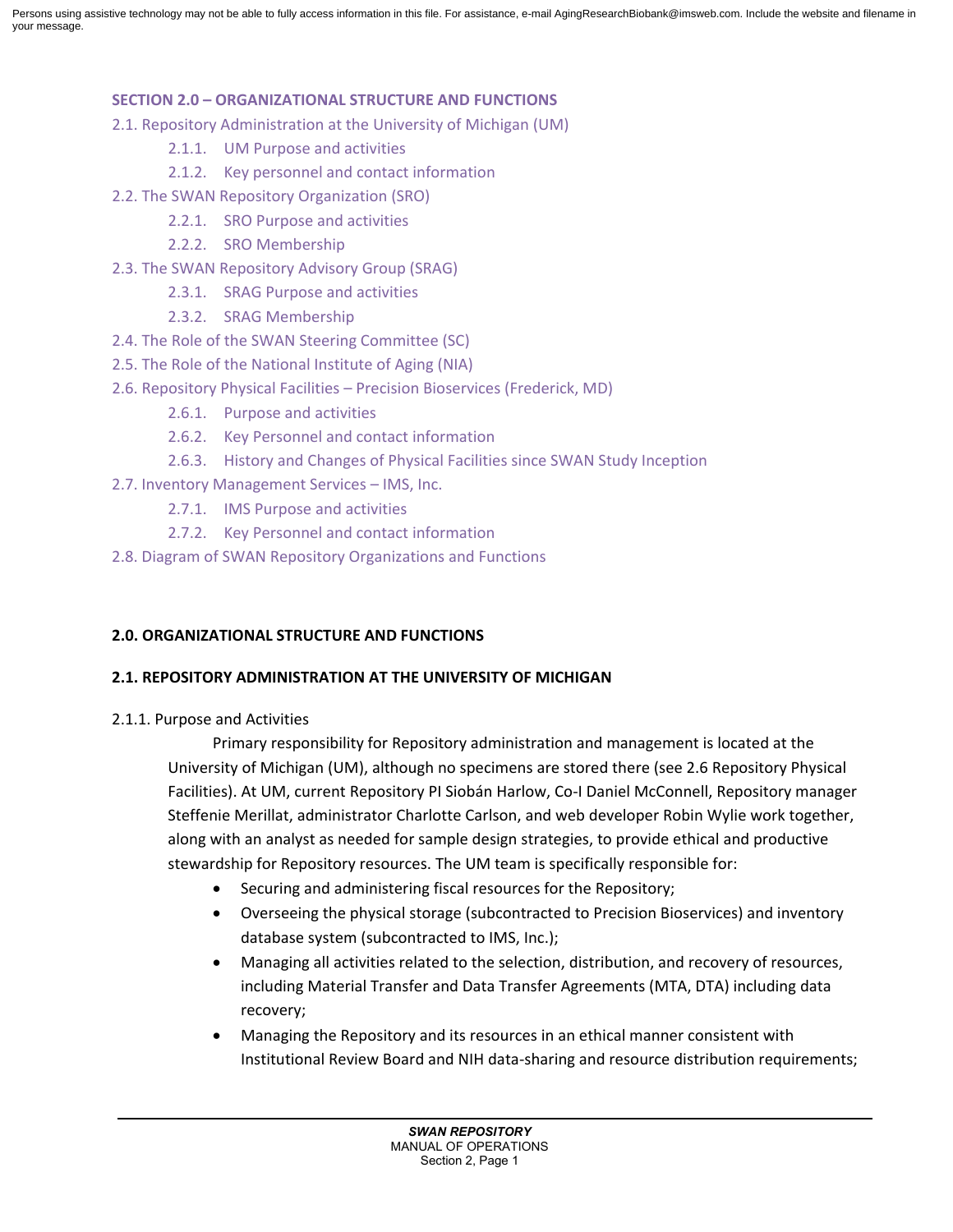- Assuring activities are consistent with repository best practices (codified by the International Society of Biological and Experimental Repositories (ISBER));
- Administering the online inquiry and application submission and review process;
- Optimizing accessibility to resources for the applicant including making data resources available in user-friendly formats and preparing documentation;
- Promoting awareness about Repository resources in the scientific community; and
- Interfacing with the SWAN Coordinating Center (CC), the SWAN Steering Committee (SC) and the NIA.

The SWAN Repository has an effective collaborative structure that actively interfaces with the SWAN CC and Steering Committee (SC) and the CLASS Lab. The inter-linked administrative infrastructure ensures smooth Repository functioning while providing the platform for formation of a SWAN Legacy Organization. SWAN CC staff and SWAN investigators serve on the key operational and advisory bodies of the Repository.

## 2.1.2. Key Personnel & Contact Information, UM Repository Team

## **Siobán D. Harlow, PhD**

*Principal Investigator, SWAN Repository Professor of Epidemiology, School of Public Health Director, Center for Midlife Science (CMS) Editor-in-Chief, Women's Midlife Health* University of Michigan School of Public Health, Dept. of Epidemiology 6610 SPH I 1415 Washington Heights Ann Arbor, MI 48109-2029 Office: (734) 763-5173 E-mail: harlow@umich.edu

## **Daniel S. McConnell, PhD**

*Co-Investigator, SWAN Repository Director, CLASS LAB Associate Research Scientist, School of Public Health* University of Michigan School of Public Health Department of Epidemiology 6630 SPH I 1415 Washington Heights Ann Arbor, MI 48109-2029 Office: (734) 615-9566 Lab: (734) 763-2461 E-mail: danmcc@med.umich.edu

## **Steffenie Merillat**

*Manager, SWAN Repository*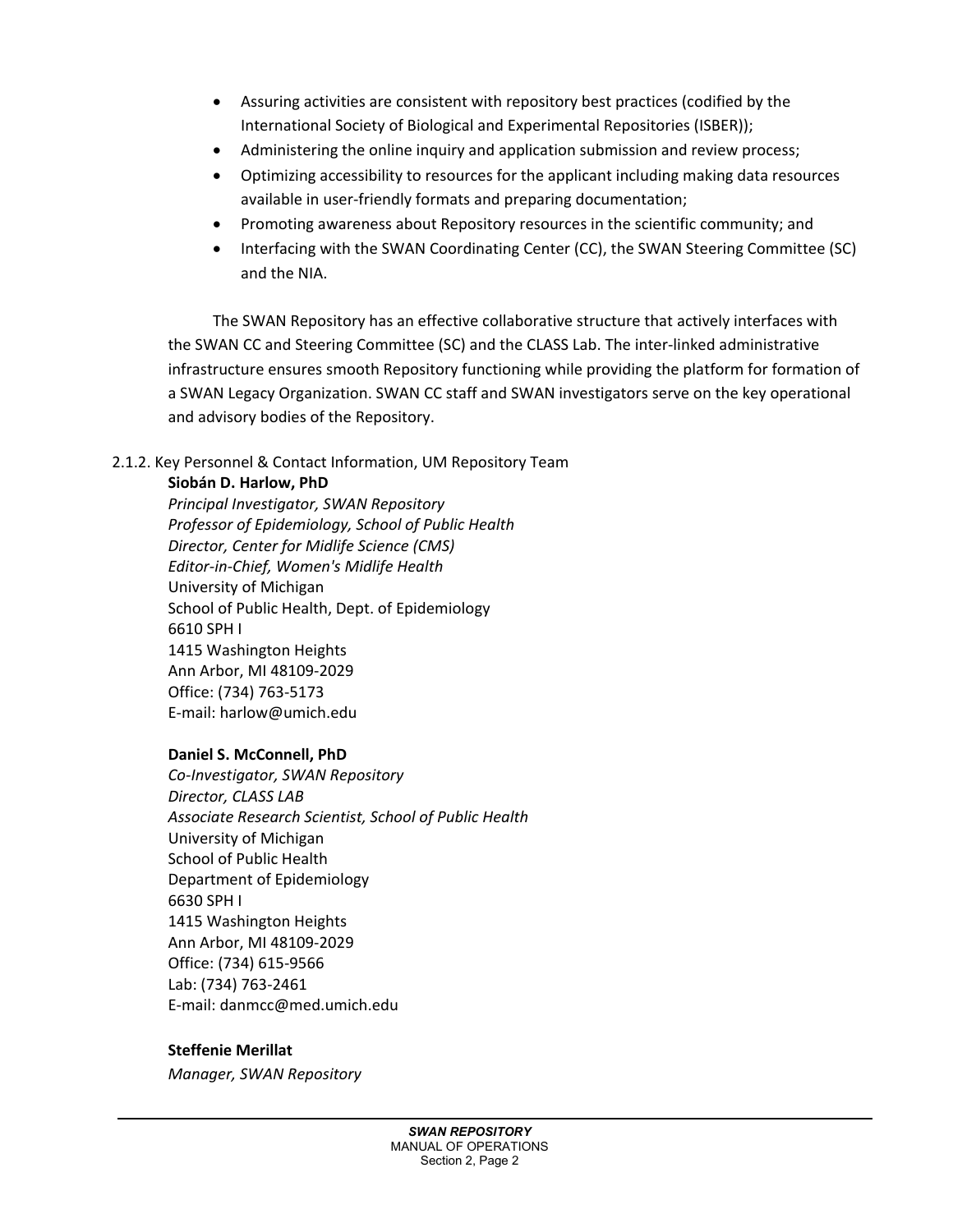School of Public Health Department of Epidemiology 6646 SPH I 1415 Washington Heights Ann Arbor MI 48109-2029 Office: (734) 647-6239 E-mail: merillat@umich.edu

# **Charlotte Carlson**

*Administrator, SWAN Repository* School of Public Health Department of Epidemiology 6610-A SPH I 1415 Washington Heights Ann Arbor MI 48109-2029 Office: (734) 647-5336 E-mail: [charcarl@umich.edu](mailto:charcarl@umich.edu)

# **Robin Wylie**

*Web developer, SWAN Repository* School of Public Health Department of Epidemiology 6638 SPH I 1415 Washington Heights Ann Arbor MI 48109-2029 Office: (734) 615-9575 E-mail: wylie@umich.edu

# **2.2. THE SWAN REPOSITORY ORGANIZATION (SRO)**

# 2.2.1. SRO Purpose and Activities

The SWAN Repository Organization (SRO) is a committee which provides oversight and guidance on Repository ethical and operational issues and reviews all applications for Repository resources. The SRO is responsible for three major activities:

- Performing the initial review and approval of Repository applications, specifically reviewing proposals for: sample size and adequate power; negotiating reasonable sample requests with respect to number and volume of samples to ensure lowest necessary impact on inventory, especially to scarce samples; ensuring acceptable lab procedures; and performing New Studies functions (checking for overlap).
- Monitoring Repository operations, reviewing quarterly reports from the Repository's physical facility (Precision Bioservices), and participating in the oversight and direction of activities such as inventory investigations, molecular work, aliquoting, and culling.
- Providing expertise and input to help shape Repository policies and procedures, including policies such as the cost-recovery program, data-sharing, value of specimens and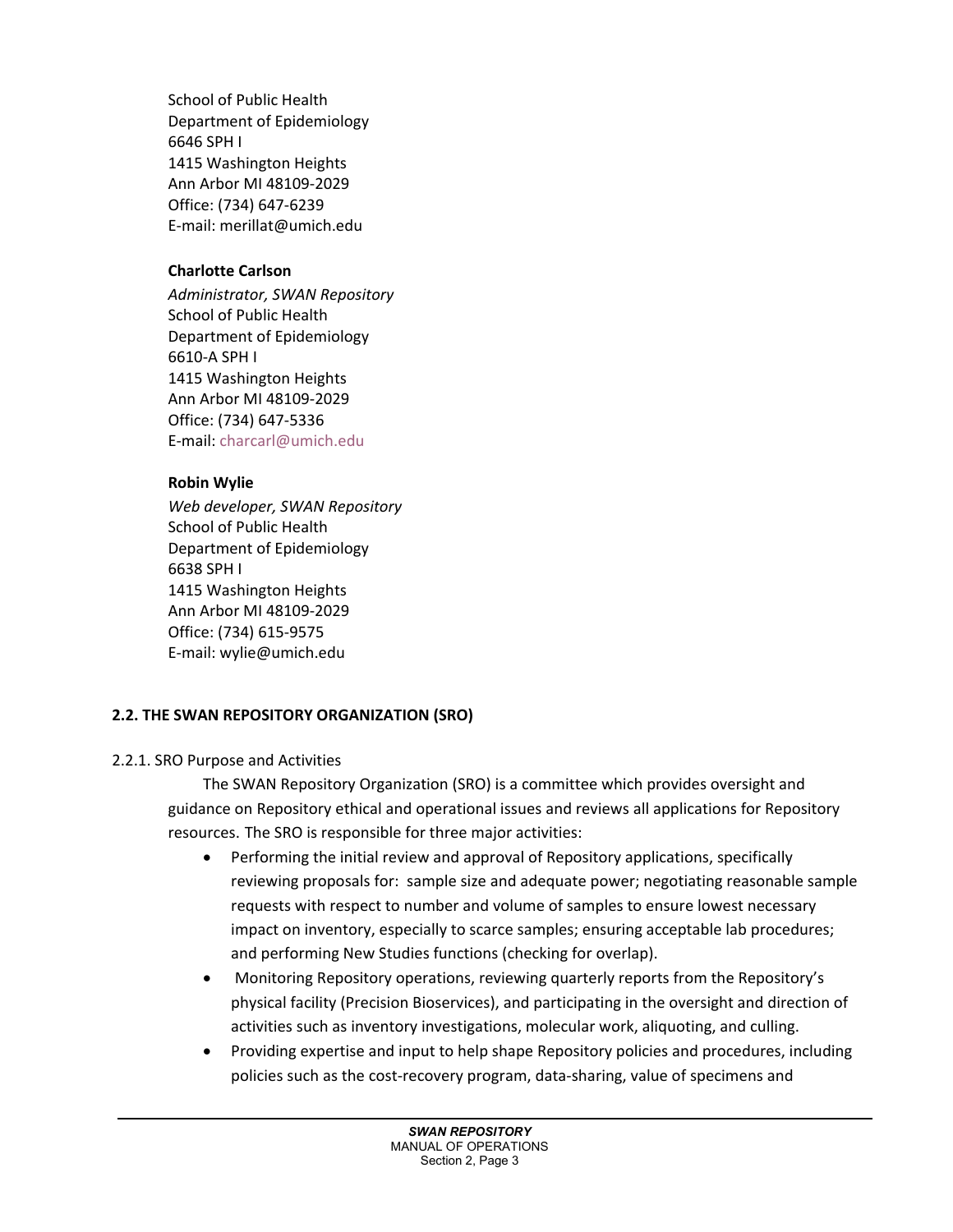guidelines for approving release of high-value specimens, and promotional programs to increase utilization of Repository resources.

#### 2.2.2. SRO Membership

The SRO is comprised of Repository investigators, SWAN investigators including the New Studies Chair and CC representatives and statisticians, outside experts in genetics and biobanking, and an NIA representative. The SRO meets at least quarterly by conference call.

Current SRO Members include:

Siobán Harlow, Repository PI, UM Daniel McConnell, Repository Co-I, CLASS laboratory, University of Michigan Steffenie Merillat, Repository Manager, UM, ex-officio Sybil Crawford, SWAN CC statistician, University of Massachusetts, Worcester Sherri-Ann Burnett-Bowie, SWAN New Studies Chair, Massachusetts General Hospital Deborah Martin, SWAN CC data coordinator Sharon Kardia, statistical geneticist, UM Janet Sinsheimer, statistical geneticist, University of California Los Angeles Elaine Gunter, biorepository consultant, Specimen Solutions, LLC Chhanda Dutta, SWAN Project Officer, NIA Maria Mori Brooks, SWAN CC PI and statistician, University of Pittsburgh, *ad hoc* 

## **2.3. THE SWAN REPOSITORY ADVISORY GROUP (SRAG)**

#### 2.3.1. SRAG Purpose and Activities

The SWAN Repository Advisory Group (SRAG) is a committee which meets quarterly by conference call to provide recommendations on major policy issues and Repository direction, to review Repository applications requesting genetics specimens or any samples deemed rare or "reserved" (see section 7.1.3). SRAG members are also responsible for reviewing the quality of the science in any Repository application not receiving external peer review (i.e., through NIH). In the past, SRAG provided guidance in the development of the Repository DNA resources.

SRAG review is conducted when any of the following conditions are true of applications:

- Applications are requesting Genetic specimens;
- Applications are requesting Reserved specimens; or
- No scientific peer review will be done on the proposal.

#### 2.3.2. SRAG Membership

The SRAG committee includes representative SWAN investigators; scientists outside of SWAN with expertise in epidemiology, genetics, geriatrics, and ethics; and Ad Hoc scientists for review of applications with subject areas outside the expertise of current SRAG members. Current SRAG Members include: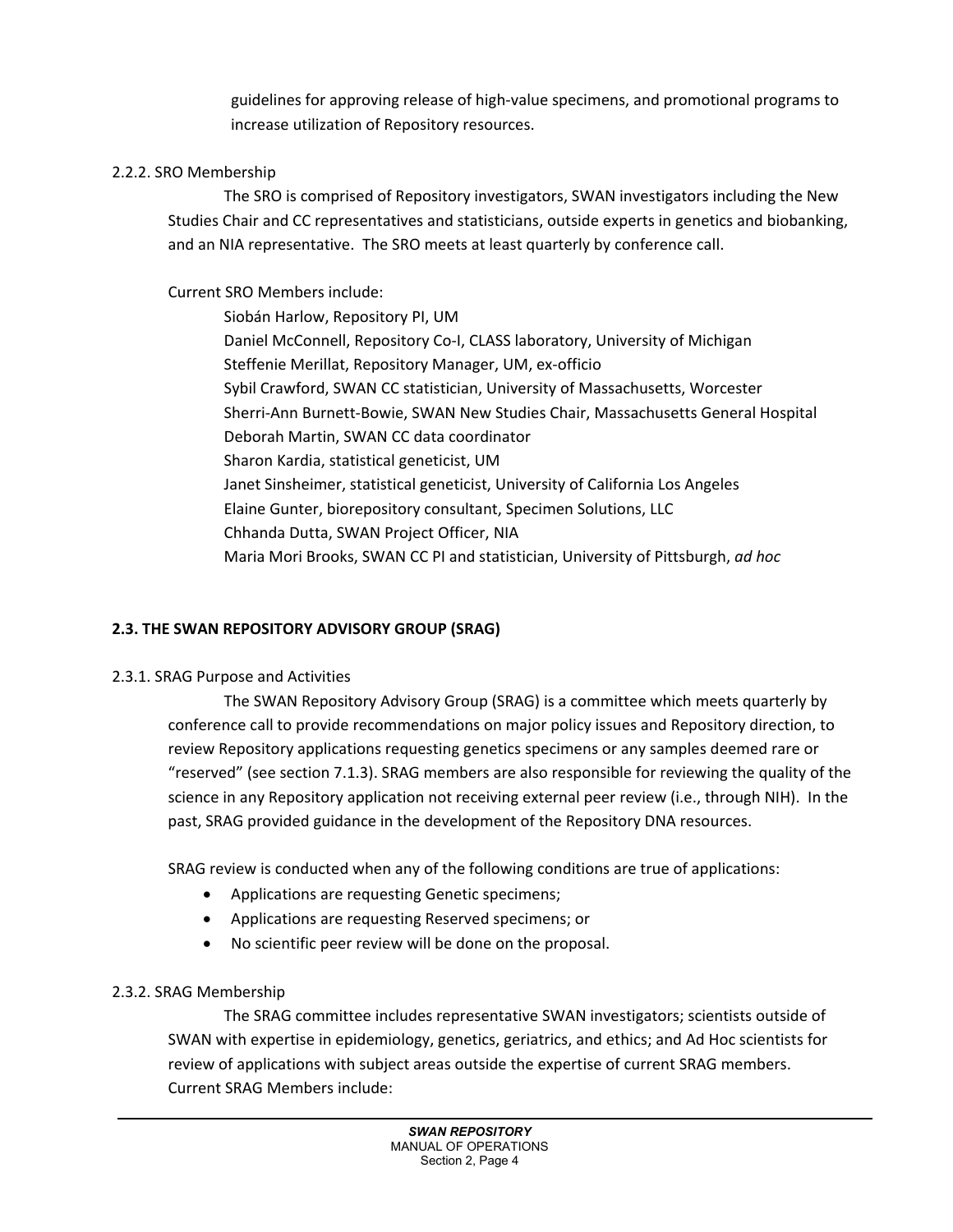Siobán Harlow, Repository PI, UM – ex-officio Gail Greendale, SWAN investigator and geriatrician, University of California Los Angeles Howard Kravitz, SWAN investigator, Rush University Ann Boyd, Ethicist, Hood College Jeffrey Williamson, geriatrician, Wake Forest Baptist Medical Center Sharon Kardia, statistical geneticist, UM Janet Sinsheimer, statistical geneticist, University of California Los Angeles

## **2.4. THE ROLE OF THE SWAN STEERING COMMITTEE (SC)**

The SWAN Steering Committee (SC) provides final approval on all applications for specimen release recommended through the Repository review process. The SC includes SWAN PIs from each clinical site. Approval is obtained after discussion on regular SC calls, as needed, and voting through email or a confidential online poll. Email communication with the SC goes through the SWAN Coordinating Center, typically Vicky Palombizio [\(palombiziov@edc.pitt.edu\)](mailto:palombiziov@edc.pitt.edu) and/or Joyce Monroe (MonroeJ@edc.pitt.edu).

## **2.5. THE ROLE OF THE NATIONAL INSTITUTE OF AGING (NIA)**

NIA approval is required on all requests for Reserved and/or Restricted Repository samples. NIA approval comes from Chhanda Dutta (DuttaC@nia.nih.gov), Program officer for the SWAN Repository, via email from Dr. Harlow, Repository PI.

## **2.6. REPOSITORY'S PHYSICAL FACILITY – PRECISION BIOSERVICES**

## 2.6.1. Purpose and Activities

Physical specimen storage and maintenance of SWAN Repository specimens are contracted to Precision Bioservices (formerly SeraCare), located in Frederick, MD (http://www.precisionbioservices.com/).

Precision is responsible for the receipt of frozen specimens from clinical sites, completing thorough inventory processes, maintaining and documenting appropriate storage conditions (both mechanical and liquid nitrogen freezers), retrieving specimens for distribution based on specifications provided by the Repository, and shipping designated specimens as requested. Precision Bioservices Cell Biology division also performs specimen services such as aliquotting, immortalization of B-lymphocytes, and DNA extraction.

Precision Bioservices is accredited by the College of American Pathologists (CAP) Biorepository Accreditation Program (BAP) and is ISO9001 and ISO 13485 certified. Precision performs tasks under Standard Operating Procedures, and follows ISBER and NCI Best Practices for Biorepositories and applicable IATA shipping procedures.

The Precision Bioservices Standard Operating Procedures (SOPs) relevant to SWAN are listed in section 7.5.1.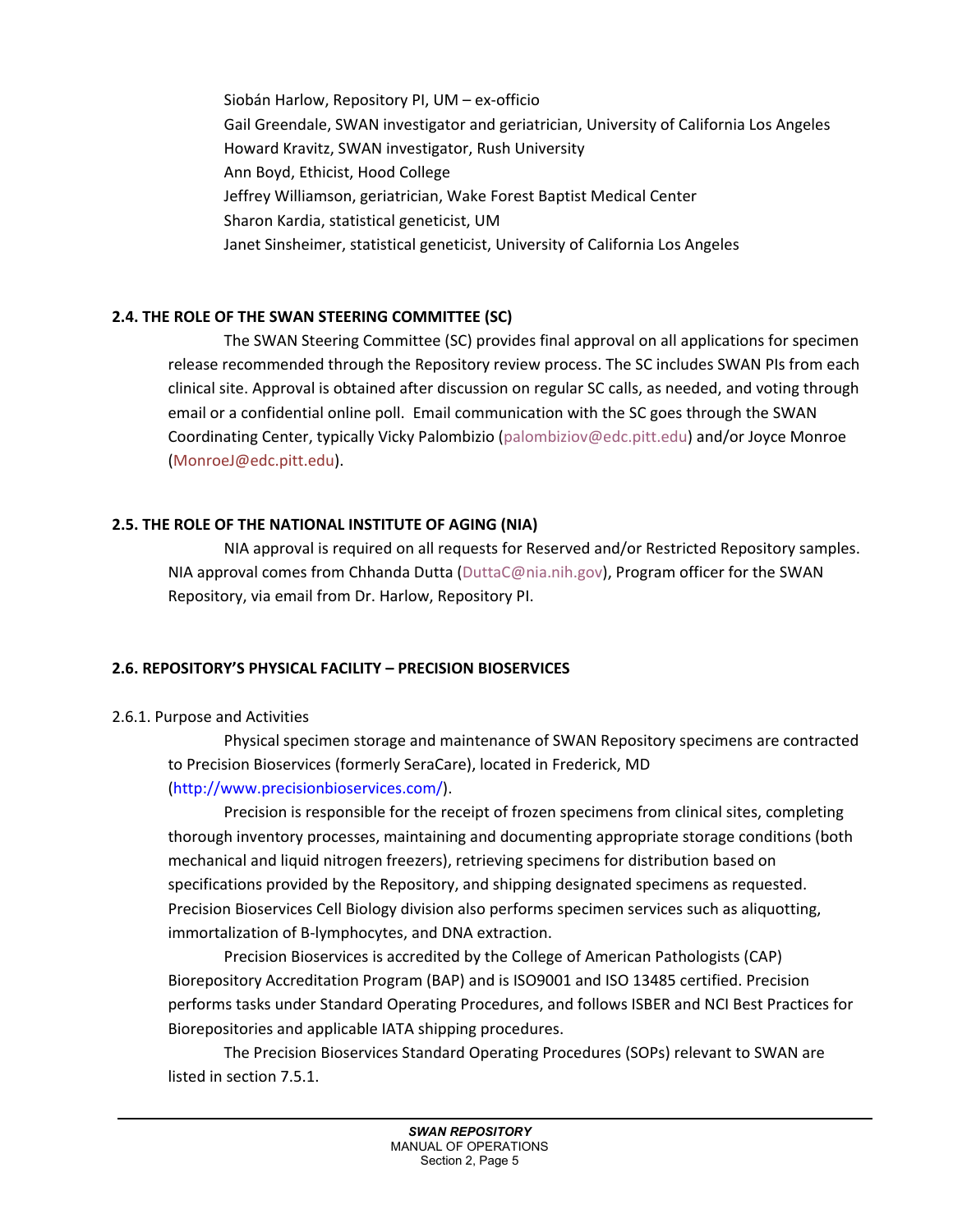#### 2.6.2. Key Personnel & Contact Information

**Precision Bioservices** 8425 Progress Drive Frederick, MD 21701 Main Office: 240-306-4100

#### **Deborah Phippard, PhD**

Sr. Vice President, Research Email: [Deb.Phippard@precisionformedicine.com](mailto:Deb.Phippard@precisionformedicine.com) Phone: 240-306-4115

## **Misti Dowell**

Project Manager for SWAN Email: [misti.dowell@precisionformedicine.com](mailto:misti.dowell@precisionformedicine.com) Phone: 240-306-4104

#### **Teresa Pokladowski**

Marketing Manager Email: teresa.pokladowski @precisionformedicine.com Phone: 617-299-3013

## 2.6.3. History and Changes of Physical Facilities since SWAN Study Inception

Transition from CLASS to McKesson: When the SWAN Study began collecting its baseline visit samples from participants in 1996, no physical facility was designated as a repository. Instead, clinic sites collected extra specimens with long term storage in mind and shipped them to SWAN's central laboratory, CLASS. The CLASS lab stored these samples until 2000, when the SWAN Repository was initialized and funded as a separate entity. This funding provided for the storage and maintenance of the SWAN Repository samples in a specialized biobank facility. Chosen for this role was McKesson Bioservices located in Rockville, MD. All samples designated as Repository samples were then shipped from the CLASS Lab at UM to McKesson in 2000.

Transition from McKesson to SeraCare: In 2005, at the time of the Repository's grant renewal, the subcontract for Repository storage services was re-bid and SeraCare Bioservices took over the task of housing SWAN Repository specimens. Samples were shipped by truck from McKesson to SeraCare in November, 2005. At the same time, new database structures were built to fit the specific needs of the SWAN Repository. Inventory Management Services, Inc. (IMS) provided this work (see section below).

NOTE: BBI=SeraCare=Precision. SeraCare Bioservices was named BBI Biotech at the time of the initial subcontract. Soon after, they were acquired and renamed SeraCare Life Sciences. Later in April, 2012, SeraCare Life Sciences was acquired by Linden, LLC and officially changed its name to Precision Bioservices in January 2013. (McKesson is now Fisher BioServices.)

## **2.7. INVENTORY MANAGEMENT SERVICES**

2.7.1. IMS Purpose and Activities